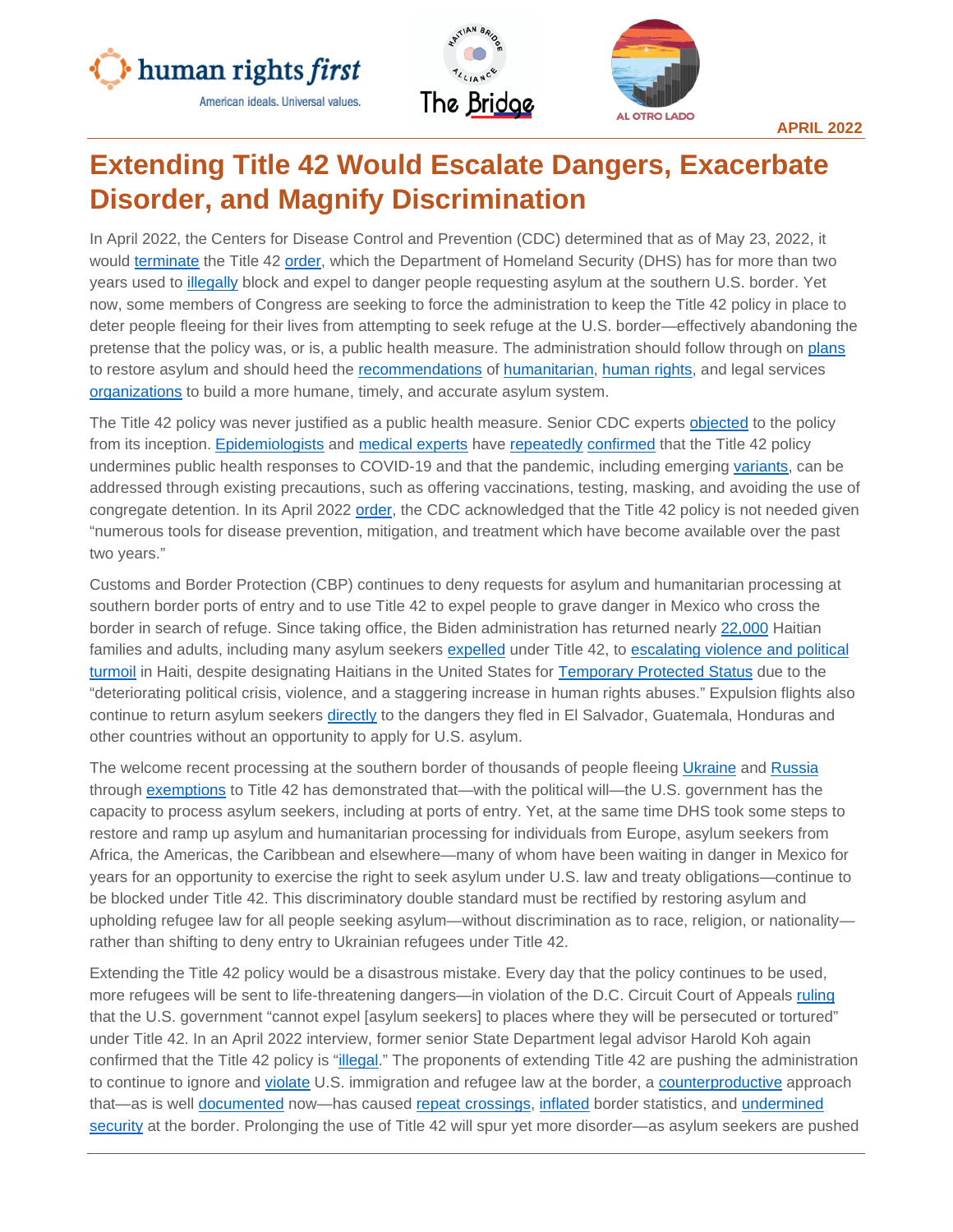to [deadly](https://www.washingtonpost.com/nation/2022/04/22/texas-soldier-drowns-border/) crossings of the border between ports in search of refuge—and magnify the already immense discriminatory harm of this policy on people seeking asylum at the border, who are overwhelming Black, Brown, and Indigenous.

This research update on Title 42 focuses on refugees blocked from U.S. asylum and stranded in danger in the Tijuana area. Its key findings include:

- The devastating human rights travesty of the Title 42 policy continues to mount. **Human Rights First has now tracked at least [10,250](https://www.humanrightsfirst.org/sites/default/files/Attacks%20on%20Asylum%20Seekers%20Blocked%2C%20Expelled%2C%20or%20Returned%20to%20Mexico%20During%20Biden%20Administration%204.26.2022.pdf) reports of murder, kidnapping, rape, torture and other violent attacks against migrants and asylum seekers blocked in or expelled to Mexico due to Title 42 since the Biden administration took office.** Recent attacks include: a lesbian asylum seeker from El Salvador raped after being expelled to Mexico under Title 42; a Haitian asylum seeker attacked with a bat and subjected to racist abuse after DHS used Title 42 to expel him and his family to Mexico; a transman from Honduras and his girlfriend blocked from requesting asylum due to Title 42 who were raped by men who said they were "going to teach them how to be women;" and a Nicaraguan woman kidnapped with her four-year-old child and raped, who remain stranded in danger in Mexico.
- **DHS continues to use Title 42 to discriminatorily block primarily Black, Brown, and Indigenous people from seeking asylum at ports of entry**, including asylum seekers from Africa, Central America, and Haiti as well as many LGBTQ people. At the same time, government data shows that the 135 percent increase in processing of inadmissible individuals, including asylum seekers, at San Diego ports of entry in March 2022 was made up entirely by the increase in Ukrainian and Russian nationals at those ports.
- **People blocked from protection at ports of entry due to Title 42 and stranded in Tijuana include asylum seekers from Cameroon, Côte d'Ivoire, El Salvador, Guatemala, Ghana, Haiti, Honduras, Mali, Mexico, Mauritania, Nigeria, and Somalia.** They include Haitians fleeing political and genderbased persecution, Indigenous Honduran human rights defenders, and Mexican families fleeing brutal cartels that executed their family members. These asylum-seeking adults and families often face dire conditions in Tijuana while blocked from U.S. asylum—without adequate or safe housing and unable to access urgent medical care, often because of discrimination based on their race and nationality.
- **Asylum seekers blocked from ports of entry due to Title 42 and facing imminent threats and medical emergencies continue to be denied humanitarian exemptions by CBP.** Those recently denied exemptions to the Title 42 order include: a Nigerian man with glaucoma and hand tremors who was beaten by police in Mexico; a gay Venezuelan man living with HIV who is partially deaf; a Mexican woman fleeing threats by a cartel who murdered the woman's husband and whose 12-year-old son has a pacemaker and urgently needs specialized medical treatment; and a 14-year-old with a traumatic brain injury he incurred from falling from a two-story building to escape kidnappers.

This report is based on interviews with 29 asylum seekers in late March and early April 2022 conducted by a Human Rights First researchers with interpretation and other assistance from Haitian Bridge Alliance staff; additional information from legal services and humanitarian aid providers; observations of asylum processing outside the San Ysidro port of entry by Human Rights First and legal monitors from Al Otro Lado; reports of attacks drawn from an ongoing survey of asylum seekers in Mexico conducted by Al Otro Lado; review of U.S. government data; as well as media and other human rights reporting.

The report updates prior research on the Title 42 policy by Human Rights First in [March 2022,](https://www.humanrightsfirst.org/sites/default/files/TwoYearsofSuffering.pdf) [February 2022,](https://www.humanrightsfirst.org/sites/default/files/ArizonaBorderAsylumProcessingFactsheet.pdf) [January](https://www.humanrightsfirst.org/resource/shameful-record-biden-administration-s-use-trump-policies-endangers-people-seeking-asylum) [2022,](https://www.humanrightsfirst.org/resource/shameful-record-biden-administration-s-use-trump-policies-endangers-people-seeking-asylum) [December 2021,](https://www.humanrightsfirst.org/resource/inhumane-again-remain-mexico-rollout-confirms-endemic-flaws-unfixable-policy) [November 2021](https://www.humanrightsfirst.org/resource/border-restrictions-lift-biden-administration-blocks-protection-asylum-seekers-and-children) [\(](https://www.humanrightsfirst.org/resource/border-restrictions-lift-biden-administration-blocks-protection-asylum-seekers-and-children)with Florence Immigrant and Refugee Rights Project), [October](https://www.humanrightsfirst.org/sites/default/files/IllegalandInhumane.pdf) [2021,](https://www.humanrightsfirst.org/sites/default/files/IllegalandInhumane.pdf) [August 2021,](https://www.humanrightsfirst.org/resource/human-rights-travesty-biden-administration-embrace-trump-asylum-expulsion-policy-endangers) [July 2021](https://www.humanrightsfirst.org/resource/disorderly-and-inhumane-biden-administration-continues-expel-asylum-seekers-danger-while-us) [\(](https://www.humanrightsfirst.org/resource/disorderly-and-inhumane-biden-administration-continues-expel-asylum-seekers-danger-while-us)with Hope Border Institute), [June 2021](https://www.humanrightsfirst.org/resource/update-grave-dangers-continue-asylum-seekers-blocked-expelled-mexico-biden-administration)[,](https://www.humanrightsfirst.org/resource/disorderly-and-inhumane-biden-administration-continues-expel-asylum-seekers-danger-while-us) [May 2021](https://www.humanrightsfirst.org/resource/biden-administration-title-42-expulsions-families-and-adults-nuevo-laredo-fuel-kidnappings) [\(w](https://www.humanrightsfirst.org/resource/biden-administration-title-42-expulsions-families-and-adults-nuevo-laredo-fuel-kidnappings)ith RAICES and Interfaith Welcome Coalition), [April 2021](https://www.humanrightsfirst.org/resource/failure-protect-biden-administration-continues-illegal-trump-policy-block-and-expel-asylum) [\(](https://www.humanrightsfirst.org/resource/failure-protect-biden-administration-continues-illegal-trump-policy-block-and-expel-asylum)with Al Otro Lado and Haitian Bridge Alliance), [December 2020,](https://www.humanrightsfirst.org/resource/humanitarian-disgrace-us-continues-illegally-block-expel-refugees-danger) and [May 2020.](https://www.humanrightsfirst.org/resource/pandemic-pretext-trump-administration-exploits-covid-19-expels-asylum-seekers-and-children)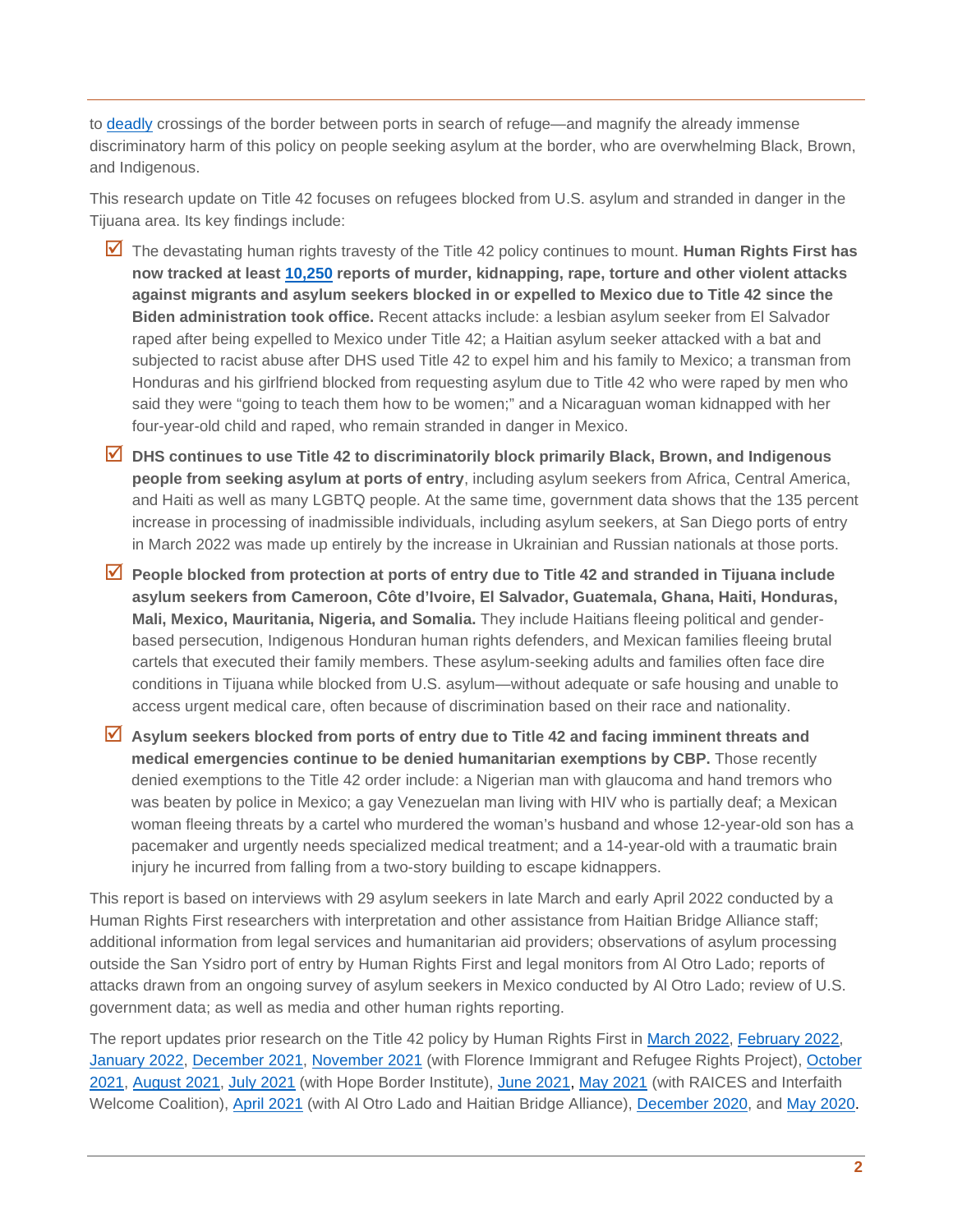#### **Horrendous Violence Against Asylum Seekers Blocked in / Expelled to Mexico Due to Title 42 Continues**

The Biden administration's continued use of Title 42 to block and expel asylum seekers to Mexico is causing mounting human rights abuses. Individuals and families blocked from protection by Title 42 are targeted for attacks in Mexico by powerful cartels that exercise control throughout large swaths of the country and profit from kidnapping, torturing, and extorting asylum seekers turned away by the United States. They are seen as easy prey by these cartels, including because of their status as migrants, race, nationality, gender identity, and sexual orientation. Mexican government officials are often responsible for, or complicit in, this violence. In April 2022, the U.N. Committee on Enforced Disappearances issued a scathing [report](https://www.ohchr.org/en/press-releases/2022/04/mexico-prevention-must-be-central-national-policy-stop-enforced) implicating Mexican government officials in widespread kidnappings of migrants in the country.

**Between January 21, 2021 and April 25, 2022, Human Rights First tracked at least [10,250](https://www.humanrightsfirst.org/sites/default/files/Attacks%20on%20Asylum%20Seekers%20Blocked%2C%20Expelled%2C%20or%20Returned%20to%20Mexico%20During%20Biden%20Administration%204.26.2022.pdf) reports of kidnapping, murder, torture, rape, and other violent attacks against migrants and asylum seekers blocked in or expelled to Mexico during the Biden administration.** This count is likely just the tip of the iceberg since few asylum seekers have spoken with investigators, journalists, or attorneys. New reports of attacks include cases identified through Human Rights First interviews, responses to an ongoing survey of asylum seekers conducted by Al Otro Lado between mid-March and mid-April 2022, and recent media reporting.

Recent attacks on asylum seekers, including many Black and LGBTQ people, blocked from U.S. asylum due to Title 42 include:

- **A lesbian asylum seeker from El Salvador, who is stranded in Tijuana due to Title 42, was kidnapped and repeatedly raped after DHS expelled her to Mexico.** She reported the attack to Al Otro Lado in late March 2022.
- **Because Title 42 is blocking access to asylum at ports of entry, a Haitian asylum seeker is stranded in danger with his wife and two-year-old child in Tijuana, where he was robbed at gunpoint in February 2022.** He told Human Rights First that he is afraid to ask for asylum while Title 42 is still in place because he is terrified to be returned to Haiti, where he was shot at by an organized criminal group that was hired to kill him.
- **A Nicaraguan asylum seeker was raped in Reynosa by men who kidnapped her and her four-yearold daughter and threatened to harm the girl.** The woman reported to Al Otro Lado in April 2022 that she is not safe in Ciudad Juárez where police have repeatedly robbed and extorted her when she leaves her shelter to purchase food.
- **An asylum-seeking woman from Guatemala and her six-year-old son were kidnapped by police in Ciudad Juárez who held them at gunpoint and sexually abused the woman.** The family reported to Al Otro Lado in March 2022 that they remain stranded there unable to seek asylum due to Title 42.
- A Honduran family expelled to Mexico under Title 42, where they had been kidnapped at **knifepoint, remains in danger in Tijuana unable to request asylum.** After DHS expelled the family to Mexico under Title 42 in January 2022, the woman saw armed men watching her daughters. Fearing they planned to kidnap the girls, the family fled the area and now remains in hiding in a Tijuana shelter, terrified of going outside.
- **A transman from Honduras and his girlfriend, who have been unable to seek U.S. asylum due to Title 42, were raped in Mexico "by men who [targeted](https://twitter.com/AriMSawyer/status/1516784901860720642) them for their queerness and gender expression."** The man told [Human Rights Watch](https://twitter.com/AriMSawyer/status/1516784901860720642) in April 2022 that the attackers taunted the couple by asking "who is the man and who is the woman" and said that they were "going to teach them how to be women."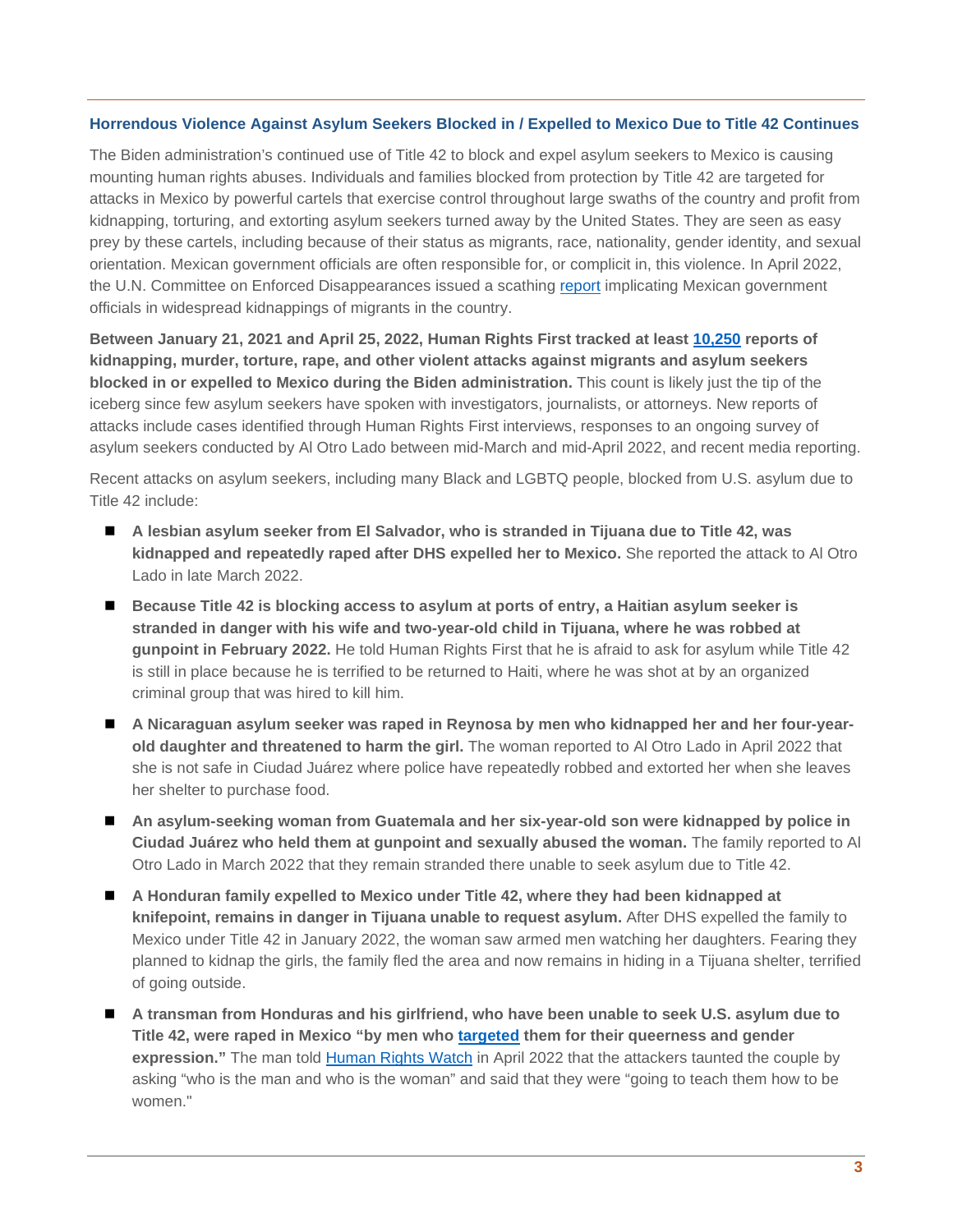- **A Salvadoran woman and three-year-old son, who are unable to seek asylum due to Title 42, were twice abducted in Mexico, denied food, and both were beaten by the kidnappers.** The family reported through the Al Otro Lado survey that they remain stranded in Ciudad Juárez.
- **An asylum-seeking family from the Afro-descendent Garifuna community of Honduras, who are stranded in Piedras Negras due to Title 42, reported that their cousin was abducted.** The rest of the family escaped the kidnappers by hiding in a store. They reported to Al Otro Lado that as of late March 2022 his abductors were demanding \$18,000 for his release.
- **A Haitian man who fled death threats in Haiti remains in danger in Tijuana, where he was attacked with a bat in February 2022 outside the Tijuana shelter where he is staying with his teenage daughter.** The man told Human Rights First that people in the streets in Tijuana have made racist remarks to him and his daughter, including calling them "monkeys" and telling them to go back to their country. The family was previously expelled to Haiti under Title 42 in December 2021 and fears seeking U.S. asylum while Title 42 remains in place.
- **In March 2022 a Salvadoran mother and daughter, DHS expelled to Tijuana under Title 42 the prior month, were robbed, extorted, and threatened by Mexican officers in black uniforms.** The woman told Human Rights First that the officers threatened to turn the family over to a cartel if they refused to pay the extortion demand.

## **Title 42 Used to Discriminatorily Limit Access to Asylum at Ports of Entry**

Title 42 has, and continues to be, disparately applied by DHS to people seeking asylum at the border based on their nationality and race—overwhelmingly turning away to danger asylum seekers who are Black, Brown, and Indigenous. At ports of entry along the southern border, CBP has refused to process requests for asylum from individuals and families seeking to exercise their right under U.S. law and treaty obligations to request asylum. Asylum seekers recently turned away by CBP officers from seeking protection at the San Ysidro port of entry across from Tijuana include:

- **In March 2022, CBP turned away a Nigerian asylum seeker with urgent medical needs.** The man had been shot multiple times in Mexico, required a colostomy bag to eat, and urgently needed medical treatment unavailable in Tijuana, according to Nicole Ramos, an attorney with Al Otro Lado.
- **In March 2022 CBP turned away a Mexican asylum-seeking family fleeing Michoacán after the cartel that had threatened to kill them tortured a family member into disclosing their location in Tijuana**. Desperate to escape the cartel, the family attempted to climb over the 30-foot border wall, but a 14-year-old girl fell and was seriously injured. CBP expelled the family back to danger in Tijuana under Title 42 allowing only the girl's mother to remain with her at a San Diego hospital. The family told the *[San](https://www.sandiegouniontribune.com/news/immigration/story/2022-03-19/ukrainians-border-title-42)  [Diego Union-Tribune](https://www.sandiegouniontribune.com/news/immigration/story/2022-03-19/ukrainians-border-title-42)*, "she's fighting for her life, and we only did it because [the cartel] already knew we were in Tijuana. We didn't have another option."
- **In March 2022, CBP officers turned away a Mexican asylum seeker and her children who fled Guerrero after the woman's husband and teenage son were murdered.** The woman brought photos of the chopped-up bodies of her loved ones as evidence of the danger the family had fled. "I'm not here because I want to be here. I'm here to save the lives of my children," she told the *[San Diego Union-](https://www.sandiegouniontribune.com/news/immigration/story/2022-03-19/ukrainians-border-title-42)[Tribune](https://www.sandiegouniontribune.com/news/immigration/story/2022-03-19/ukrainians-border-title-42)*. The family spent the night outside the port of entry until Mexican officials pressured them to leave the area.
- **Since early April 2022, CBP officers have cited Title 42 to turn away all 15 of the primarily Central American and Mexican asylum seekers, including those facing imminent threats in Tijuana, who were accompanied by Al Otro Lado to seek asylum.** On several occasions, CBP officers threatened to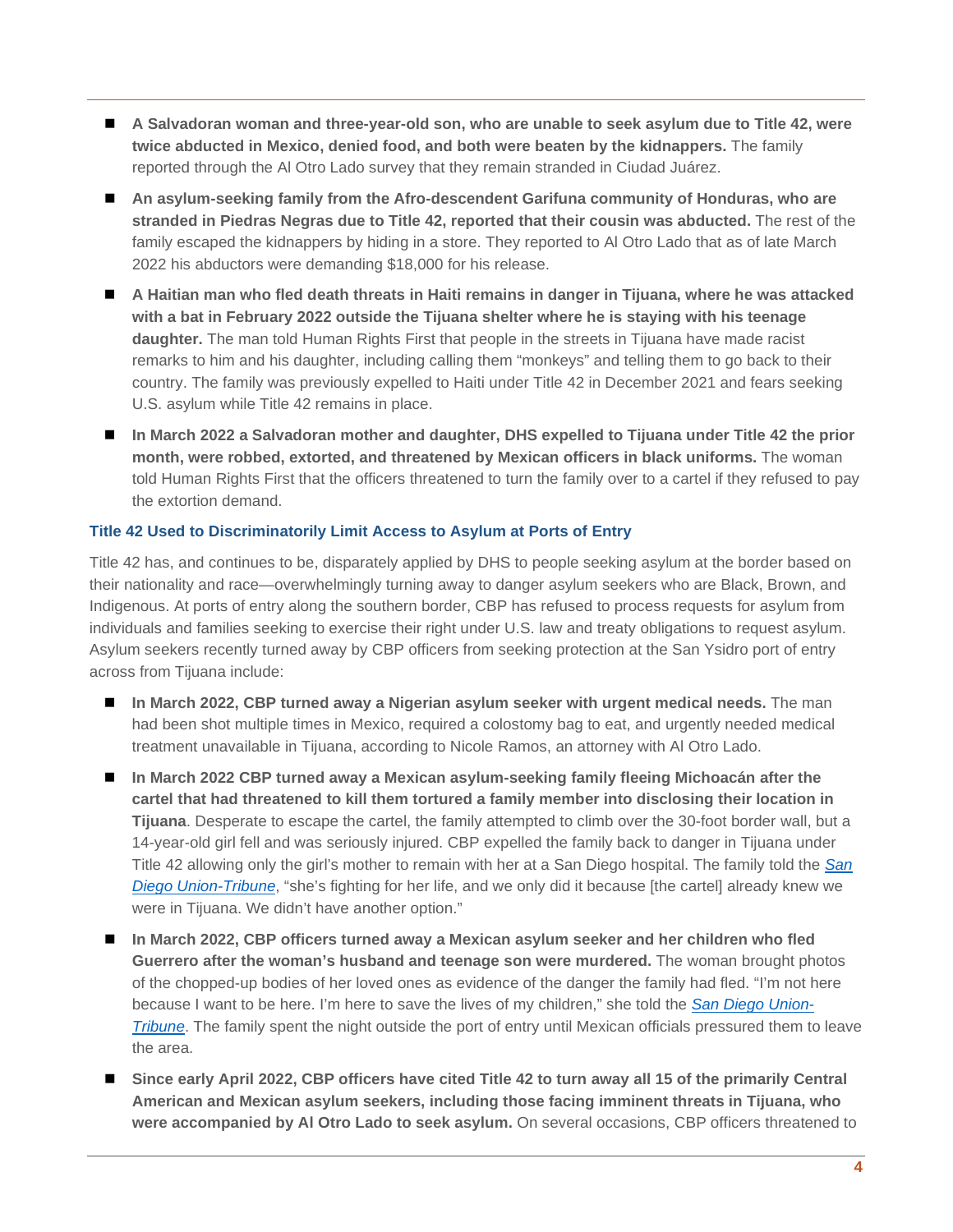call Mexican police to remove the asylum seekers from the international border line area where CBP officers block asylum seekers from reaching the U.S. port of entry to request asylum.

At U.S. ports of entry, the discriminatory application of the Title 42 policy became even starker in March and April 2022, as DHS rapidly ramped up CBP processing of thousands of Ukrainians particularly at southern border ports of entry in the San Diego area, which includes San Ysidro/Tijuana, Otay Mesa, and Calexico/Mexicali. In March 2022, the number of inadmissible individuals—a category that includes asylum seekers—processed by CBP at San Diego ports of entry increased by 135 percent compared to February 2022 (6,459 versus 2,740), according to government [data.](https://www.cbp.gov/newsroom/stats/nationwide-encounters) This increase resulted entirely from an increase in individuals from Ukraine [\(3,021\)](https://www.cbp.gov/newsroom/stats/nationwide-encounters) and Russia [\(951\)](https://www.cbp.gov/newsroom/stats/nationwide-encounters) processed under exemptions to Title 42. At the same time, DHS continued to use Title 42 to turn away nearly all other people seeking asylum at these same ports—many of whom have been waiting for months or years in Tijuana to seek U.S. protection. In March 2022, San Diego CBP ports of entry [processed](https://www.cbp.gov/newsroom/stats/nationwide-encounters) only 26 inadmissible individuals from Guatemala, 25 from Honduras, 15 from Nicaragua, 14 from El Salvador, 9 from Haiti, 8 from Cuba, and 2 from Venezuela.

Mexican government officials working in tandem with CBP are complicit in discriminatorily blocking people fleeing persecution from accessing U.S. ports of entry under Title 42. For example:

■ In March 2022, a Mexican family fleeing death threats by an organized criminal group that had **killed their family members and was searching for them in Tijuana was blocked from seeking asylum at the San Ysidro port of entry.** A Mexican municipal police officer turned them away, telling them that U.S. asylum was unavailable due to Title 42. A Human Rights First researcher observed the same police officer collect passports from 26 Ukrainians standing alongside the Mexican family on the Mexico-side of the border across from the San Ysidro port of entry and heard the officer report the number of waiting Ukrainians by radio. The officer said he was speaking with "someone on the other side" and soon after, CBP officers arrived to escort the Ukrainians to the U.S. port of entry. A member of the Mexican family told Human Rights First she did not understand why Europeans were allowed to go to approach the U.S. port of entry while her family was turned away. **"We're not safe here, and we have nowhere to go," she said.**

#### **CBP Denying Many Asylum Seekers' Requests for Humanitarian Exemptions from Title 42**

Though the CDC [order](https://www.govinfo.gov/content/pkg/FR-2021-08-05/pdf/2021-16856.pdf) enabling the Title 42 expulsion policy permits exemptions based on "humanitarian" and other interests, these exemptions remain extremely difficult to obtain even for asylum seekers facing immediate security threats and serious medical emergencies. With exemptions decided at the discretion of CBP officers, practices have [varied](https://www.humanrightsfirst.org/sites/default/files/ShamefulRecord.pdf) widely across ports of entry and resulted in vastly disparate treatment by nationality. In addition, in March 2022, DHS issued [guidance](https://drive.google.com/file/d/1glEe8MnsNWR15BsfQtiaSR75yKBrCuqe/view) to CBP reminding officers of their authority to provide humanitarian exemptions under the Title 42 policy for Ukrainians at land border ports of entry. In the following weeks, [thousands](https://www.cbp.gov/newsroom/stats/nationwide-encounters) of Ukrainians were exempted from Title 42 at ports of entry and processed under the Title 8 immigration laws without being required to make a formal exemption request. **At the same time, many asylum seekers from Africa, the Americas, the Caribbean and elsewhere who have submitted written Title 42 exemption requests to CBP, often accompanied by extensive documentation, have been denied.** 

At the San Ysidro port of entry, CBP officers continue to deny or ignore most humanitarian exemption requests for asylum seekers facing urgent security threats, individuals with disabilities, and people with other serious vulnerabilities. As such, attorneys for Al Otro Lado and Immigrant Defenders have limited the exemption requests they file to situations with life-threatening medical issues, yet even then, **CBP has granted only 30 percent (27 of 90) of the urgent humanitarian exemption requests Al Otro Lado submitted to the San Ysidro port of entry since January 2022**. Asylum seekers whose humanitarian exemption requests were denied or ignored by CBP at the San Ysidro port of entry and who remain stranded in Tijuana include: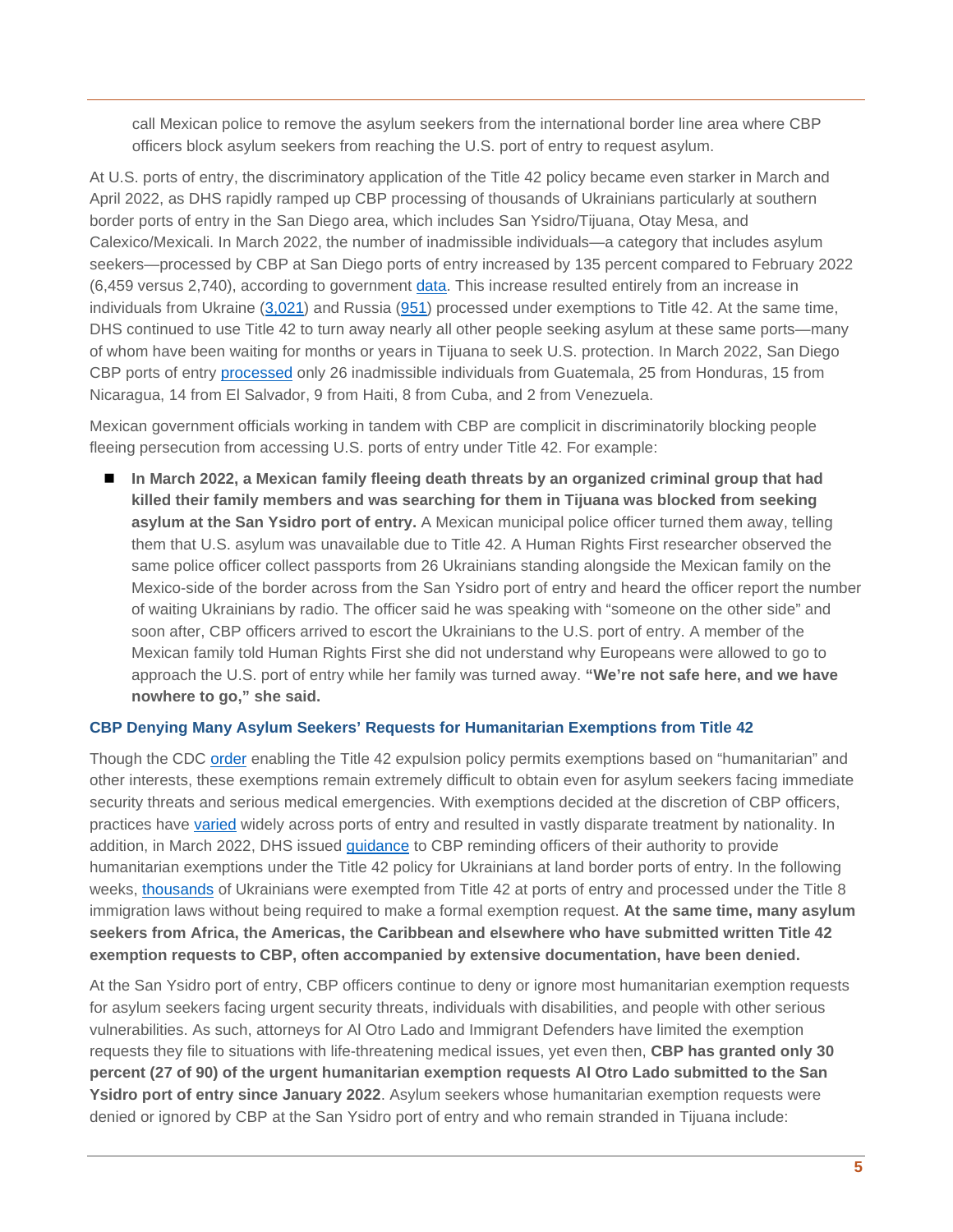- In April 2022, CBP denied humanitarian exemption requests for a Nigerian man with glaucoma and hand tremors who was beaten by police in Mexico; a gay Venezuelan man living with HIV who is partially deaf; a Mexican torture survivor with diabetes; a Haitian woman with a high-risk pregnancy who is experiencing food insecurity; and a disabled Honduran man whose injuries from a car accident have become infected and who needs specialized medical treatment. These requests had been submitted by Ginger Cline, an attorney with Al Otro Lado.
- CBP officers at the San Ysidro port of entry have also recently denied humanitarian exemption requests for a Mexican woman fleeing threats by a cartel who murdered the woman's husband and whose 12-yearold son has a pacemaker and urgently needs specialized medical treatment; a 14-year-old with a traumatic brain injury he incurred from falling from a two-story building to escape kidnappers; and a twoyear-old Honduran asylum-seeking child with severe and worsening epilepsy who suffers from eightminute-long seizures. Margaret Cargioli, an attorney with Immigrant Defenders Law Center in San Diego, had submitted these requests ultimately denied by CBP.
- CBP at the San Ysidro port of entry has failed to respond to humanitarian exemption requests submitted months ago, including for a LGBTQ woman with maternal uterine fibroids who experiences constant bleeding after she was raped twice in Mexico in bias-motivated attacks based on her sexual orientation and for a Mexican domestic violence victim whose husband found her in Tijuana and kidnapped her daughter, according to Immigrant Defenders Law Center.

Few asylum seekers stranded in Mexico, particularly those who do not speak Spanish or have limited literacy, know how to request an humanitarian exemption to Title 42 or have access to the attorneys and other humanitarian workers who could assist them to apply. For instance, a Salvadoran woman expelled with her daughter to Tijuana by DHS under Title 42 in February 2022 told Human Rights First that she does not know how to request a humanitarian exemption for her daughter who has a respiratory infection and needs specialized medical treatment in the United States. The woman, who had fled death threats in El Salvador by powerful gang that tried to murder her partner said, "we have suffered a lot."

#### **Inhumane Treatment in DHS Custody During Title 42 Expulsions**

Asylum seekers who have attempted to seek U.S. asylum have faced inhumane treatment by U.S. immigration officers before being expelled under Title 42 to Mexico or to their countries of origin. Many asylum seekers reported during interviews with Human Rights First in March and April 2022 that they were detained in extremely cold holding cells prior to expulsion, denied food, separated from family members, subjected to racist verbal and physical abuse, and expelled without their personal possessions. For example:

- **CBP held an asylum-seeking Honduran family in freezing cells for days before expelling them under Title 42 without their belongings to Mexico where they were kidnapped just prior to attempting to seek asylum near Calexico.** During their three days in CBP custody, the family of three children and their mother were forced to sleep on the floor of a freezing cold holding cell with nothing but foil blankets to keep warm. When CBP expelled the family under Title 42 to San Luis Río Colorado, the officers did not return the family's possessions, including money, luggage, and medications. They received only their shoes, which were soaking wet and covered in dirt causing painful blisters to develop as the family walked in search of a bus to take them to a shelter.
- **An asylum-seeking Haitian family expelled under Title 42 to Haiti and forced to flee again reported in March 2022 that during the expulsion CBP officers separated the parents from their 16-year-old daughter and subjected the girl to racist abuse.** The family was detained for days in freezing cold CBP holding cells, with the teenager held separately with other children. She told Human Rights First that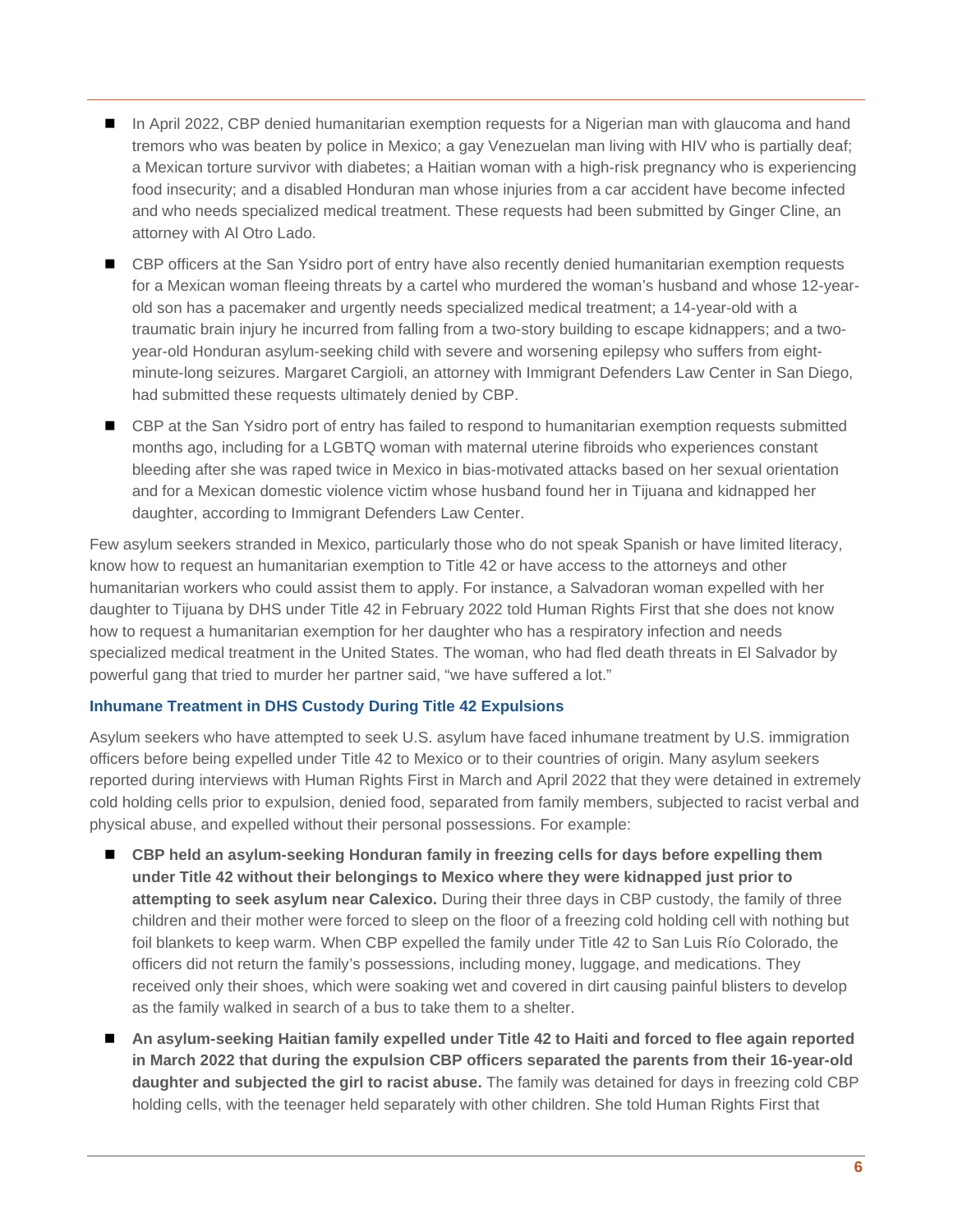during the painful days she was detained away from her parents U.S. officers called her racist names including the N-word.

 **A young Haitian couple fleeing political persecution was mistreated in DHS custody before being expelled in shackles to Haiti under Title 42 in December 2021.** During the three days the couple was detained, they were not allowed to shower or provided with toothbrushes and were given only cold burritos to eat. They were not permitted to seek asylum, as required by U.S law and treaty obligations and were not told they were being expelled to Haiti until after the plane took off.

### **Asylum Seekers Fleeing Persecution Remain Stranded in Danger in Tijuana**

Many asylum seekers facing immediate and urgent danger remain trapped in Tijuana, unable to seek U.S. asylum due to Title 42—some of whom were previously expelled under Title 42.

Asylum seekers stranded in danger in Tijuana due to Title 42 include [thousands](https://cgrs.uchastings.edu/sites/default/files/Tijuana%20Factsheet_2022.04.07%20FINAL%20v2_0.pdf) of people from Black-majority countries, primarily Haiti as well as Cameroon, Côte d'Ivoire, Ghana, Mali, Mauritania, Nigeria, and Somalia. Many struggle to survive in Tijuana, where they do not have enough to eat or safe housing and face anti-Black discrimination. A Ghanaian man working to assist asylum seekers in Tijuana told Human Rights First: **"Africans cannot go to the other side, and nobody is helping us. It makes me feel like we've been left behind."**

Many Haitians fleeing persecution are also trapped in Tijuana due to Title 42, many afraid to even attempt to seek asylum for fear of being immediately expelled to Haiti. They include:

- **A young Haitian man and his wife fleeing political persecution in Haiti are trapped in Tijuana due to Title 42 and are afraid to seek asylum at the U.S. port of entry for fear they will be expelled again to Haiti.** DHS expelled the couple to Haiti when they attempted to seek asylum in the United States following death threats by an opposition political leader for the man's support of his brother's political campaign. After they were expelled to Haiti the threats continued, forcing them to flee again. The couple are now sleeping in a tent at a makeshift shelter with more than 150 other asylum seekers. They are terrified to try to seek U.S. protection with Title 42 in place: "**I'm really, really scared because if I get sent to Haiti again, I'll be dead,"** the man told Human Rights First.
- **[Tamara,](https://cgrs.uchastings.edu/sites/default/files/Tijuana%20Factsheet_2022.04.07%20FINAL%20v2_0.pdf) a Haitian woman stranded in Tijuana due to Title 42, fled Haiti due religious persecution.** Her ex-partner's family threatened her with a machete for refusing to convert to the Vodou faith and performed rituals that resulted in the deaths of her two young children. They continue to threaten her, if she returns to Haiti.
- **[Esther,](https://cgrs.uchastings.edu/sites/default/files/Tijuana%20Factsheet_2022.04.07%20FINAL%20v2_0.pdf) a Haitian asylum seeker, remains stranded in Tijuana, where she is experiencing "extreme mental illness and psychosis" a result of extreme gender-based violence she fled in Haiti.** Esther's ex-husband beat her so severely that he "damaged her stomach and reproductive organs," nearly killing her.

A March 2022 [report](https://cgrs.uchastings.edu/sites/default/files/Tijuana%20Factsheet_2022.04.07%20FINAL%20v2_0.pdf) by Haitian Bridge Alliance and the UCSF Center for Gender and Refugee Studies found that that the vast majority of the more than 120 Haitian migrants and asylum seekers interviewed in Tijuana expressed fear of "threats of gang violence, attempted murder, rape, kidnappings" and other violence in Haiti. Human Rights First and Haitian Bridge Alliance separately conducted interviews with 14 Haitian asylum seekers in a Tijuana shelter in late March 2022, all of whom expressed fear of returning to Haiti.

Indigenous asylum seekers are also blocked from protection and stranded in Tijuana due to the continued use of Title 42 by DHS. They include:

 **A schoolteacher and human rights defender from the Indigenous Pech people of Honduras fleeing death threats for his efforts to protect his community's traditional lands has been stranded in**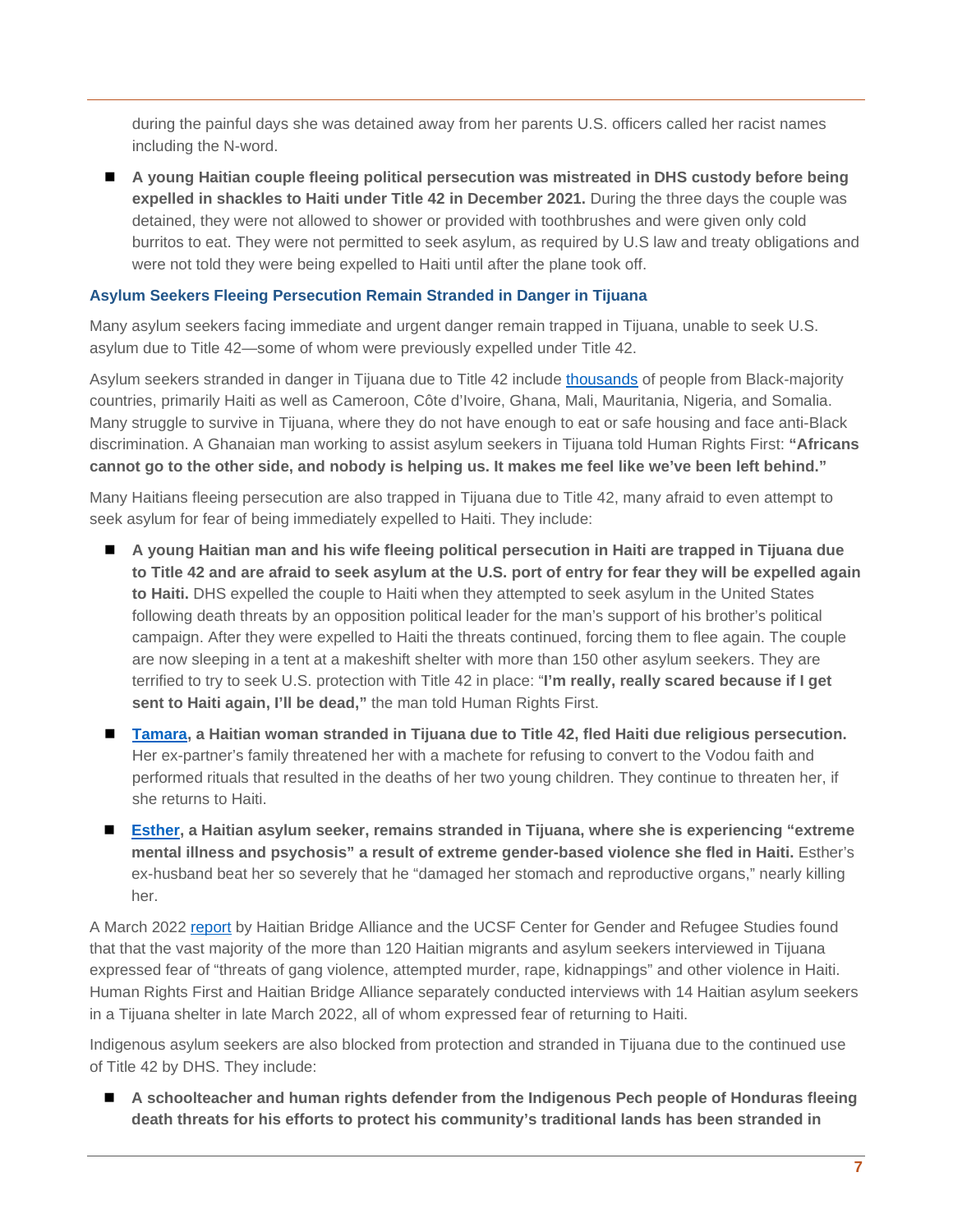**Tijuana since August 2021 unable to seek U.S. asylum due to Title 42**. The man and his family have been staying in a crowded shelter for months afraid to even attempt to seek asylum for fear they would be expelled to Honduras, where the man broke his arm escaping attackers who killed his brother, who was also a community land defender.

Asylum seekers facing threats to their lives in Mexico, including Mexicans trapped in the country they are trying to flee, are unable to request protection due to Title 42. Many are hiding in shelters for fear of encountering persecutors who are looking for them in Tijuana. A woman who manages a Tijuana migrant shelter told Human Rights First that cartels regularly threaten her, demanding information about shelter residents. **"The cartel comes here to find people. They want to see the list of people I have inside,"** she said.

Asylum seekers hunted by cartels in Mexico but blocked from protection at U.S. ports of entry include:

- Since March 2022, men have searched at the migrant shelter in Tijuana for a Mexican family fleeing **death threats by the cartel that murdered multiple members of their family.** The surviving family members cannot seek asylum in the United States due to Title 42 and have been in hiding at the shelter for months, unable to go outside for fear of being found by the cartel.
- **A Mexican woman who had fled death threats by a cartel who had forcibly disappeared her brother remains in hiding in Tijuana with her two-year-old son, blocked because of Title 42.** The woman began receiving threatening text messages in November 2021 from people who identified her location, forcing her to change her phone number and move to a new shelter. She cannot work for fear her persecutors will find her and depends on donated meals to survive.
- A Mexican woman and her eight-year-old daughter, fleeing death threats by a cartel who killed the **woman's uncle, has been hiding in a Tijuana shelter since January 2022, awaiting the opportunity to seek U.S. asylum.** "The same cartel governs here," the woman told Human Rights First. She does not allow her daughter to leave the shelter or attend school for fear of their location being discovered. "I keep her with me all the time," she said.

#### **Stranded in Dire Conditions**

Asylum seekers blocked in Tijuana due to Title 42 face dire living condition, often due to discrimination based on their nationality, race, and status as migrants. Many do not have access to safe, stable housing. As of April 2022, more than 150 Haitian asylum seekers and migrants at a makeshift Tijuana shelter were sleeping in tents with only portable toilets available for sanitation. At another shelter, some 1,000 mostly Central American and Haitian asylum seekers and migrants face crowded conditions with many sleeping on mats on the floor. Some asylum-seeking families have been forced to sleep on the streets. In March 2022, after being evicted along with other asylum seekers from the tent encampment near the San Ysidro port of entry, an asylum-seeking [family](https://www.sandiegouniontribune.com/news/immigration/story/2022-03-27/asylum-seekers-tijuana-tent-camp) spent a week sleeping in a park where their two-year-old daughter was nearly kidnapped. An asylum-seeking Mexican family also told Human Rights First they spent several nights sleeping on the streets after several Tijuana shelters turned them away because of lack of capacity.

Many asylum seekers stranded in Mexico due to Title 42 are also denied access to adequate medical care. Tijuana hospitals regularly turn migrants away, including at public hospitals which are required by Mexican law to treat non-citizens with medical emergencies. Black migrants and asylum seekers have reported anti-Black discrimination in Tijuana hospitals. Haitian Bridge Alliance reported that it has repeatedly provided for funeral services for Haitian and other Black asylum seekers and migrants who have died while stranded in Mexico due to the near complete inaccessibility of life-sustaining medical care and other vital assistance. For instance:

 **A teenage Haitian girl died in Tijuana in March 2022 after a Tijuana public hospital initially turned her away, refusing to treat her severe stomach pain.** The hospital admitted the girl the following day